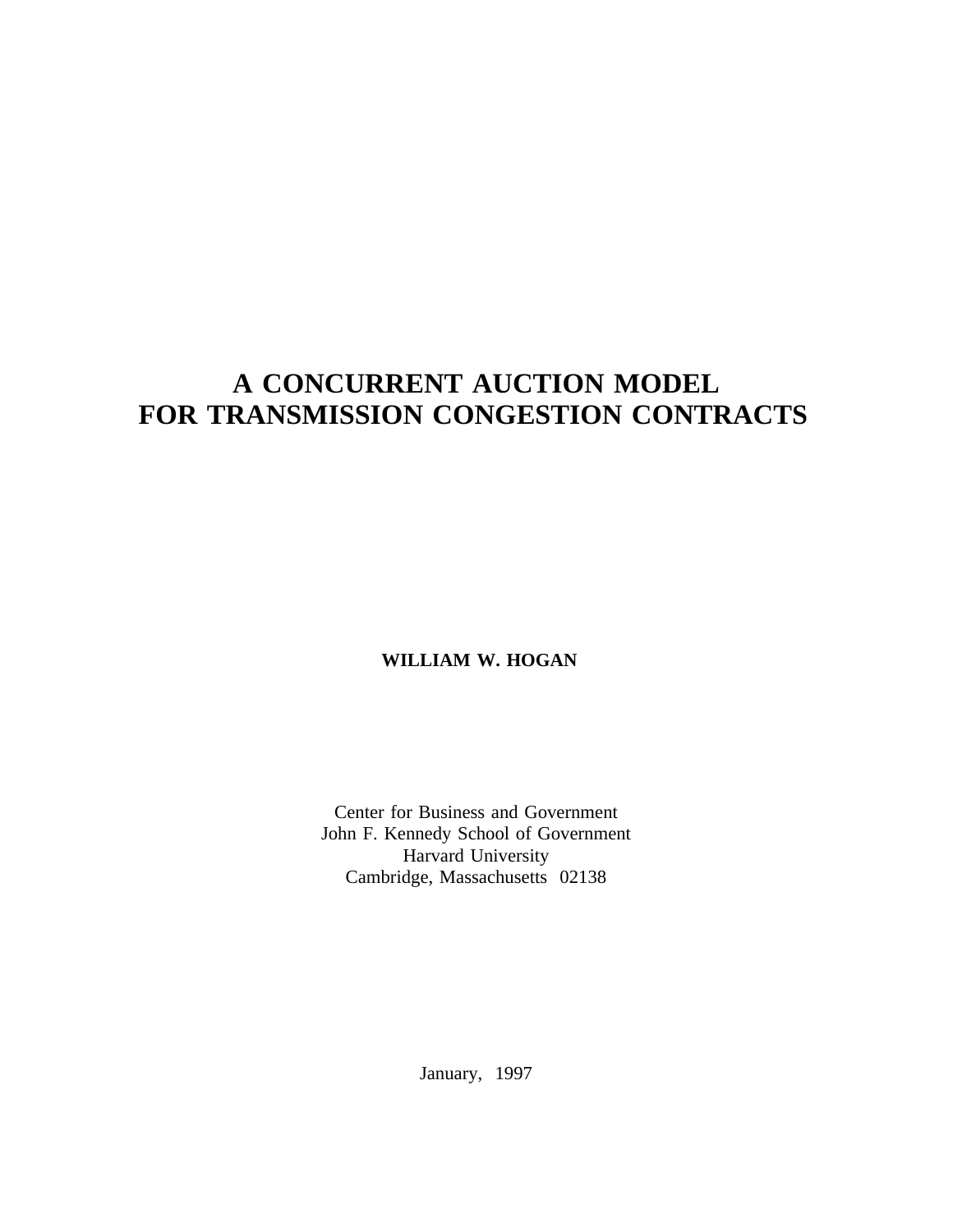## **A Concurrent Auction Model for Transmission Congestion Contracts**

William W.  $Hogan<sup>1</sup>$ Harvard University November 27, 1995 (Revised January, 1997)

#### **Introduction**

Network interactions in the electricity system create externalities that have precluded the development of a workable system of fully decentralized "physical" property rights for controlling use of the transmission system in an open access, competitive electricity market.<sup>2</sup> Transmission congestion contracts provide a well-defined alternative mechanism to serve in the place of strictly physical property rights related to transmission usage. Any of a number of methods could provide an initial allocation of transmission congestion contracts. For instance, existing users might receive a designated set of contracts based on historical usage patterns, and then the remainder could be assigned to new users. With the availability of well defined transmission congestion contracts, it would be natural to employ an auction for allocating part or all of the contracts to allow for non-discriminatory access through a market mechanism.

The details of an auction could accommodate many special features of the transmission system. The essence in the context of a contract network framework is to ensure that the allocated contracts are feasible given the configuration of the network. In this case, a straightforward adaptation of an optimal power flow dispatch model provides a formulation of a concurrent auction model for selecting the long-term capacity awards based on the willingness to pay. The power flow formulation of the auction avoids the necessity of identifying which transmission congestion contracts are available by characterizing all possible contracts and selecting the combination of feasible contracts that would provide the highest valued use of the network.

<sup>&</sup>lt;sup>1</sup> William W. Hogan is the Thornton Bradshaw Professor of Public Policy and Management, John F. Kennedy School of Government, Harvard University, and Director, Putnam, Hayes & Bartlett, Inc., Cambridge MA. He serves as Research Director for the Harvard Electricity Policy Group. The author is or has been a consultant on electric market reform and transmission issues for British National Grid Company, General Public Utilities Corporation (working with the "supporting" companies of the PJM proposal), Duquesne Light Company, Electricity Corporation of New Zealand, National Independent Energy Producers, New York Power Pool, New York Utilities Collaborative, San Diego Gas & Electric Corp., Trans Power of New Zealand, and Wisconsin Electric Power Company. Hamish Fraser, Scott Harvey, Laurence Kirsch, Richard O'Neill and Susan Pope provided helpful comments and assistance. The views presented here are not necessarily attributable to any of those mentioned, and the remaining errors are solely the responsibility of the author.

<sup>&</sup>lt;sup>2</sup> W. Hogan "Electricity Transmission Policy and Promoting Wholesale Competition," Initial Response to the Notice of Proposed Rulemaking Regarding Promoting Wholesale Competition Through Open-Access Non-Discriminatory Transmission Services by Public Utilities, Federal Energy Regulatory Commission, Docket No. RM95-8-000, Harvard University, August 7, 1995.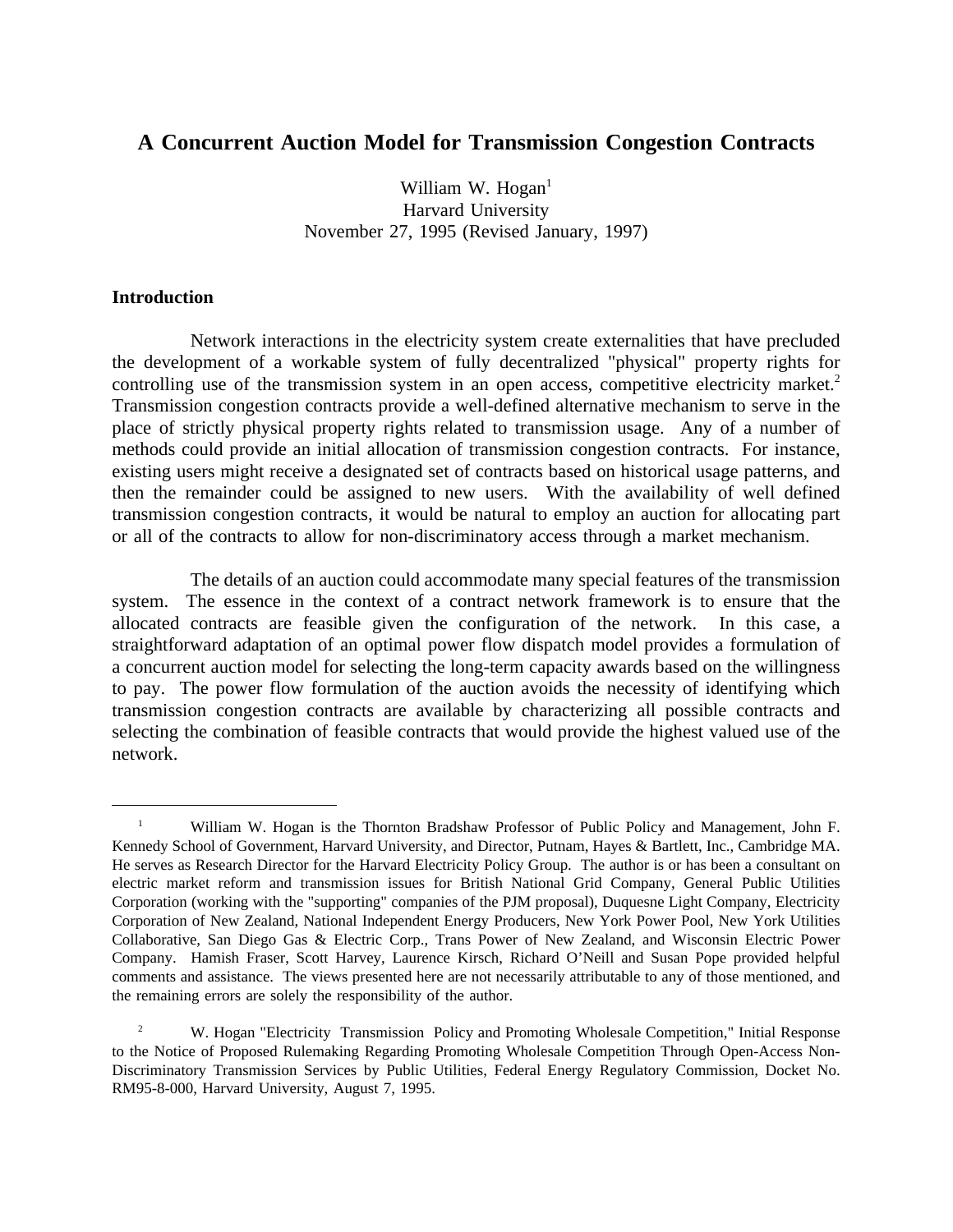#### **Transmission Congestion Contracts**

The context for the creation of transmission congestion contracts (TCC) is a system of short-term transmission usage pricing based on locational marginal cost pricing. An independent system operator (ISO) determines the locational prices based on the actual dispatch and the bids of system users, and either buys and sells power at these prices or charges the locational differences in these prices for transmission of power from one location to another. For most transmission, large differences in locational prices would be dominated by the difference in congestion costs. All transmission usage would be charged based on these locational differences.

A general description of a TCC could be any vector of net loads in the grid. The typical discussion of TCCs presumes that the vector describes transmission of a fixed amount of power from a source to a destination in the network. This special case for transmission of "x" MW would be the vector

$$
TCC = (0,.., -x_{source},\ ...,\ x_{destination},\ ... ,0)^t.
$$

This form of a balanced TCC always sums to zero. However, there would be no necessity to impose this balancing requirement on each individual TCC. All that would be required would be that the set of all TCCs would be simultaneously feasible and appropriately balanced.

The TCC would be denominated in the quantity of power input and output at various locations. This is similar to transmission from source to destination, intended to mean the actual flow of power, or at least specific performance on the locational delivery of the power. However, the TCC is not a contract for actual delivery of specific, identified power. The definition assumes that loads will be met either through actual delivery or through displacement. Hence, the actual power flows may be (very) different from the quantities embodied in the collection of TCCs. By contrast to a contract for physical flows, the TCC is a contract for payment of congestion costs. These payments are designed so that the user is economically indifferent between meeting the load through actual delivery or through displacement.<sup>3</sup>

<sup>&</sup>lt;sup>3</sup> There is much less to the distinction between physical and financial transmission rights than meets the eye. In the narrowest definition of strictly physical rights, no use of the transmission system would be allowed without obtaining in advance a matching "physical" reservation that would be acquired somehow in the initial allocation or the secondary market. But practical implementations provide that the reservations could be used either in the "physical" sense of matching actual transmission flows to reservations, or in a "financial" sense in that unused reservations would in effect be bought, sold and reconfigured based on opportunity cost pricing through a spot market coordinated through a bid-based economic dispatch by the ISO. In the presence of an active spot market, this trading of capacity reservations at opportunity cost prices makes the "physical" capacity reservation more like a "financial" contract. Whether we call these transmission instruments "capacity reservations" or "transmission congestion contracts" or something else is more a semantic than a substantive issue. How we organize the market, however, does matter because of the rather substantial transaction costs. Forcing people to think of, and treat, the transmission capacity reservations as narrowly defined physical rights that have to be reconfigured, constantly and explicitly, in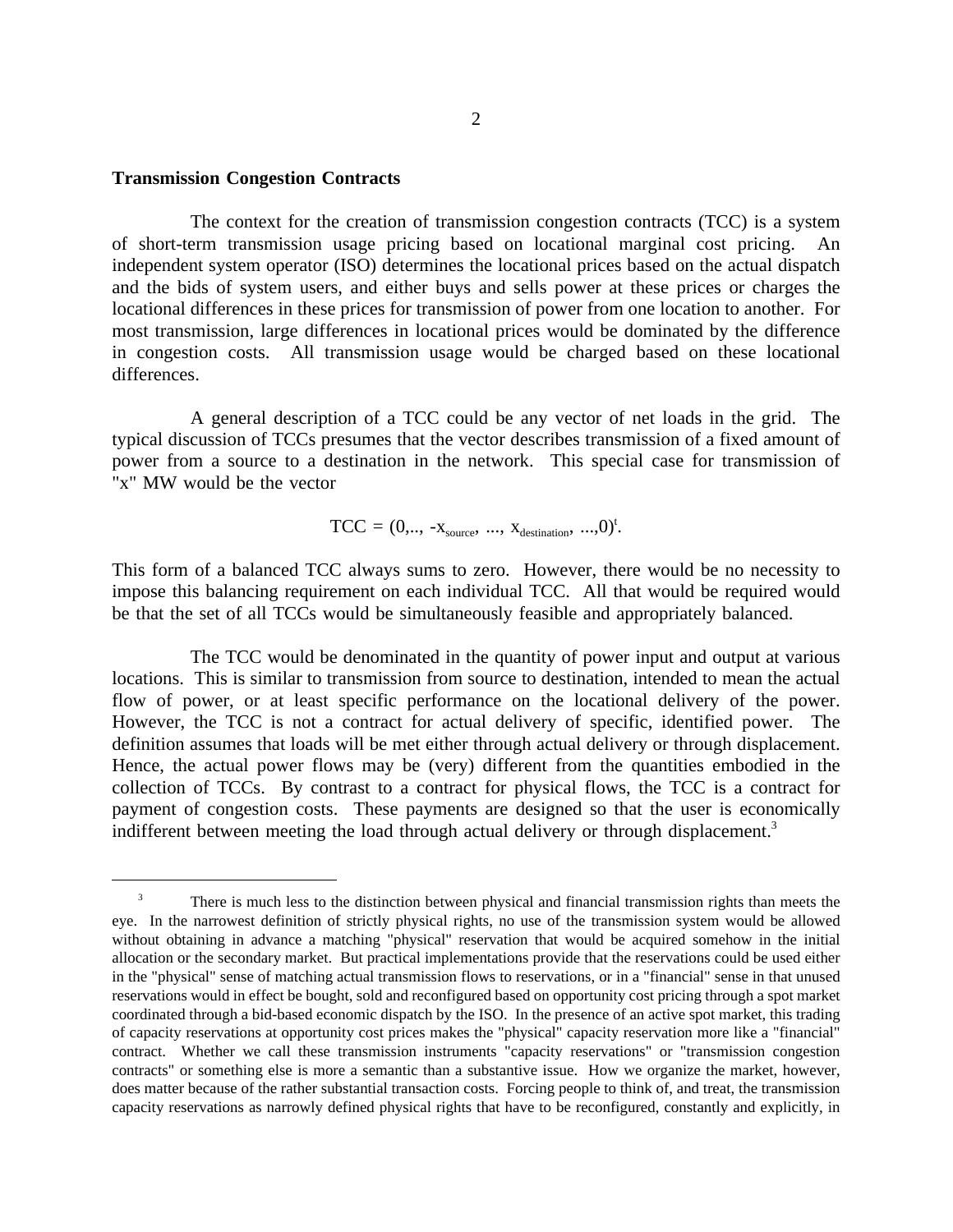The short-term locational prices for the actual dispatch can be decomposed into three components relative to a reference bus: the price of generation at the reference bus, the marginal cost of losses relative to the reference bus, and the marginal cost of congestion relative to the reference bus. Let  $p_C$  be the vector of congestion prices for each bus. The contract between the ISO and the holder of TCC<sub>i</sub> calls for a payment by the ISO of  $p_C^{\ t}(\text{TCC}_i)$ . For a balanced TCC<sub>i</sub> from a location with a low congestion price to a region with a high congestion price, the  $TCC<sub>i</sub>$ payment to the  $TCC<sub>i</sub>$  holders would be positive, just compensating for the congestion cost of the price of transmission usage. In the reverse case, the TCC, holder would make a payment to the ISO, returning the negative transmission usage charge paid by the ISO. $4$  Hence, the TCC would not affect the dispatch or give the holder any control over the use of the transmission grid. However, in each case the holder of the TCC could perfectly hedge the congestion cost of transmission usage as though power had flowed according to the TCC but free of congestion cost.

In this sense, a balanced TCC is analogous to a futures contract for the spot price of transmission congestion, with a target price of zero. If the spot price of transmission congestion were more (or less) than zero, the TCC would exactly balance the spot price payment for the quantity covered by the contract. This TCC could be traded in a secondary market and would provide a contractual mechanism for long-term pricing of transmission in a competitive, open access electricity market.

#### **Concurrent Auction**

Consider first the case of a model of real power only, as in the DC-Load approximation. For this simplified case, define the net real power loads at each bus as the vector  $y<sub>p</sub>$  of load minus generation.<sup>5</sup> The possible set of real power loads is constrained by the usual network load flow equations and a series of constraints. These constraints could include MW

order to allow for schedules in the transmission system, would create a cumbersome and possibly unworkable system for the actual dispatch. Recognizing that economic dispatch reconfigures and trades these rights implicitly would capitalize on well-established principles of reliable dispatch and economic efficiency. For further details, see S. M. Harvey, W. W. Hogan and S. L. Pope, "Transmission Capacity Reservations and Transmission Congestion Contracts," Harvard University, June 6, 1996, (revised October 14, 1996 and filed with the FERC as part of submission of William W. Hogan, Capacity Reservation Open Access Transmission Tariffs Response to FERC Notice of Proposed Rulemaking, Docket No. RM96-11-000, Washington, D.C., October 21, 1996).

<sup>4</sup> This is the "obligation" form of the TCC. If the payments were discretionary, then the holder would never make a payment to the ISO for the case of a negative congestion difference. This would be the "option" form of the TCC. The option form would require a substantially more complicated feasibility test, and is not considered here. For further discussion, see S. M. Harvey, W. W. Hogan and S. L. Pope, "Transmission Capacity Reservations and Transmission Congestion Contracts," Harvard University, June 6, 1996, (revised October 14, 1996).

If the demand for power at each location or bus is "d" and the generation is "g", let  $y = d-g$  be the vector of net loads at each bus. The sign convention reverses the approach in Schweppe et al., but simplifies the interpretation of prices. F. C. Schweppe, M. C. Caramanis, R. D. Tabors, and R.E. Bohn, Spot Pricing of Electricity, Kluwer Academic Publishers, Norwell, MA, 1988.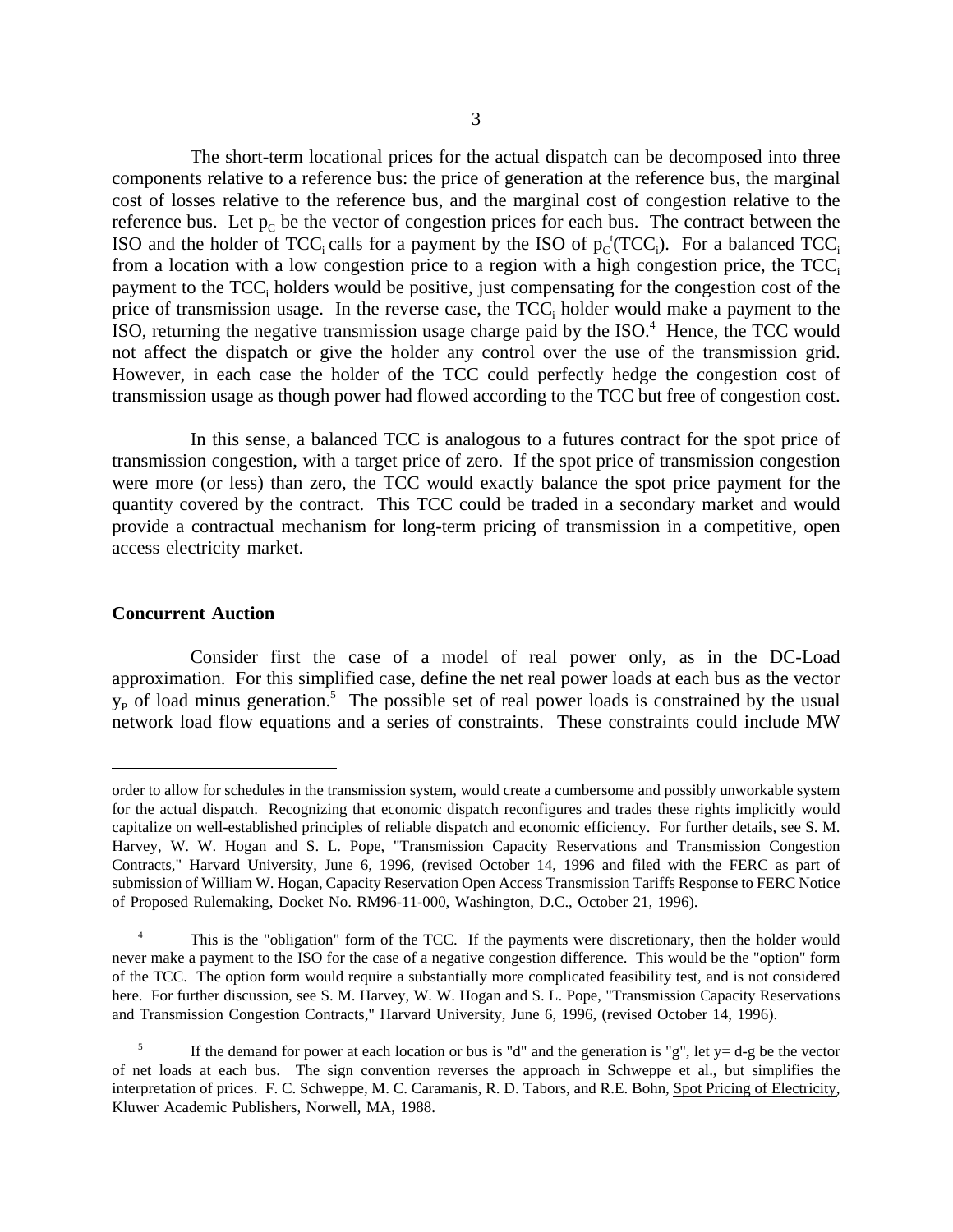limitations on line flows in both pre- and post-contingency conditions. There may be many of these constraints, including complicated limitations involving multiple lines and locations. The only requirement is that the constraints can be specified in terms of the net loads.<sup>6</sup> For the present discussion, all of these constraints are collected in the function K(.), with the feasible net loads characterized by:

$$
K(y_p)\leq 0.
$$

If congestion payment obligations must be met from the congestion revenues collected by the ISO, the TCCs must be feasible, in the sense that  $TCC = \Sigma TCC$ ; and  $K(TCC) \le 0$ . That feasibility would be necessary is clear from the case where the only transmission usage is from the net loads implied by the TCCs. In the DC-Load case, where all the constraints  $K(.)$  are linear, feasibility is also sufficient to assure this revenue adequacy condition. If the actual usage of the system is  $y_P^*$ , and TCC is feasible, then we know that

$$
p_C^{\ t}(y_P^*) \ge p_C^{\ t}(TCC) \quad .
$$

In other words, the congestion payments collected by the ISO for actual use of the system would always be at least as large as the congestion payments made to the holders of the TCCs.<sup>7</sup> Hence, the ISO would always be hedged. $8$  As long as the grid is the same, and only load patterns are changing, the ISO would be able to honor the TCC commitments.<sup>9</sup>

Presumably the use of a TCC would be as a hedge for the congestion component of transmission costs for a long-term power sale. The price that users would be willing to pay for a TCC would be limited by the economics of the power deal. Suppose that this or some other economic assessment permits users to evaluate TCCs. This is equivalent to asking the user to set a value for long-term transmission between locations. Following the motivation of competitive markets, an auction would provide an equilibrium allocation of the TCCs at market prices, with the assignments to the highest valued uses.

The distinction refers to the common practice of using "interface" constraints limiting the power flow on particular lines. The "limit" often is a projection assuming small deviations from a target value of net loads, say t<sub>p</sub>. In effect, the constraint can be interpreted as being an approximation of the form of  $K(y_p,t_p)≤0$ , with t<sub>p</sub> fixed and  $y<sub>P</sub>$  close to t<sub>p</sub>. If  $y<sub>P</sub>$  differs from t<sub>p</sub>, then the "limit" is changed and a new target is set. For our purposes, we would interpret the constraint as  $K(y_P) = K(y_P, y_P) \le 0$ .

W. Hogan, "Contract Networks for Electric Power Transmission," Journal of Regulatory Economics, Vol. 4, September 1992.

<sup>8</sup> In principle, speculators could offer any amount of TCCs, for a price, but the ISO would not be required to accept any exposure.

There may be excess congestion rentals after making all the required payments under the TCCs. These payments should not be left with the ISO and could be redistributed under a sharing formula, perhaps among the owners of the TCCs.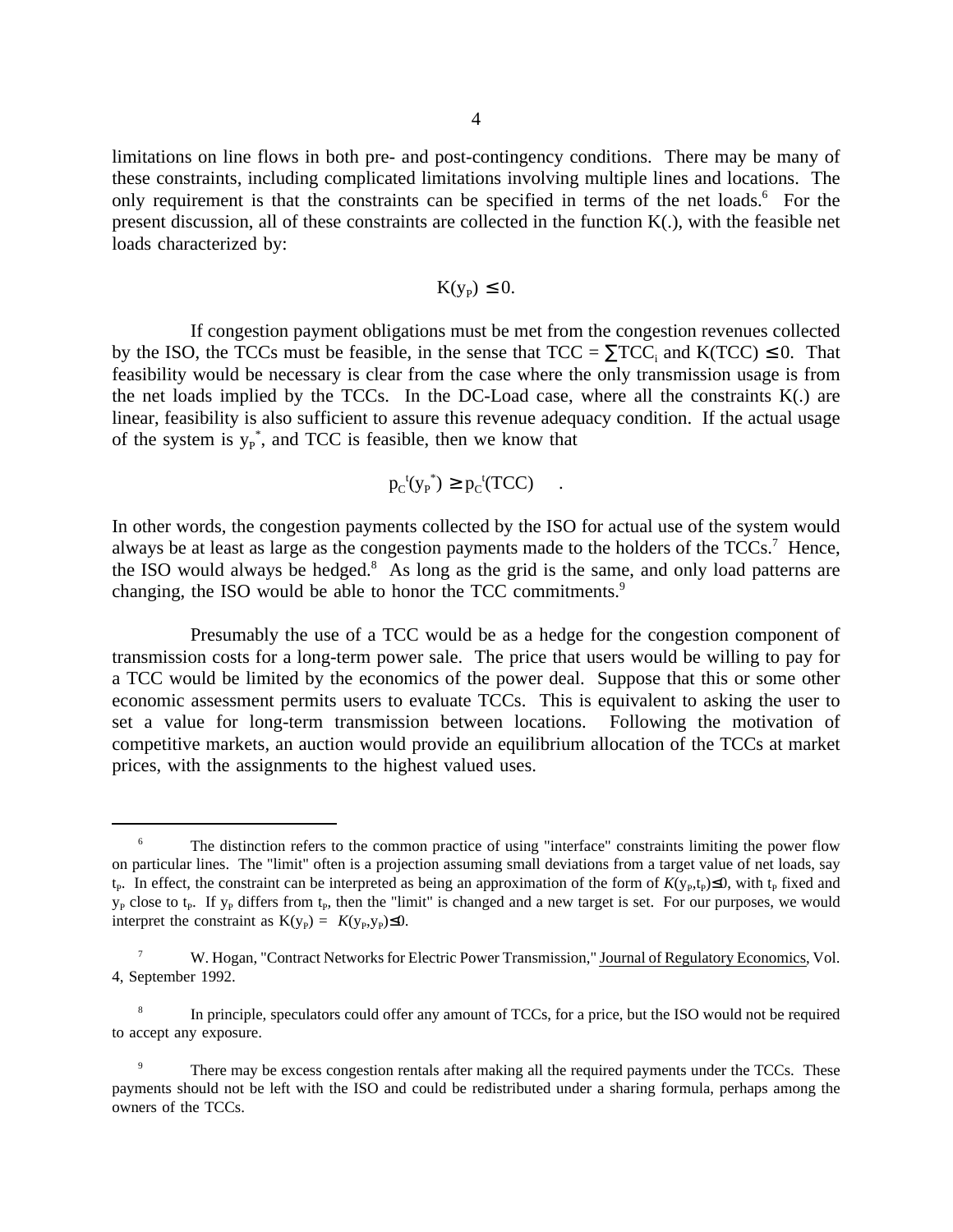The infinite array of possible feasible TCCs makes it difficult to define in advance the availability of any subset of the contracts; all the TCCs would interact in the network, and the many TCCs would be separate products that must be auctioned concurrently.<sup>10</sup> However, it is possible to structure a concurrent auction that simultaneously defines and awards the TCCs. A description of the network and its constraints provides a characterization of all possible combinations of TCCs. Following the logic of economic dispatch, the market equilibrium for these multiple products will be equivalent to the result of a central evaluation of bids for the TCCs under the assumption that the participants have an incentive to bid their maximum willingness to pay. If all winning bidders would pay the market clearing price for their TCCs, and there were enough bidders so that no bidder would know in advance which bid would set the market price, then the participants would have an incentive to bid their maximum willingness to pay, and the centralized concurrent auction of TCCs would achieve the market equilibrium.

The resulting TCC concurrent auction optimization problem would be closely related to the corresponding economic dispatch problem. Suppose that we describe a bid for capacity by bidder "i" as a maximum quantity  $TCCBID_i$ , with vector bid<sub>Pi</sub> that defines the real power inputs and outputs per unit of the TCC. The accompanying maximum price would be Pbid<sub>i</sub>. Let  $x_i$  be the allocation of TCC<sub>i</sub>. Then under the DC-Load assumption of ignoring losses, the adaptation of the optimal allocation of TCCs problem becomes:

| Max                             | $\Sigma$ Pbid <sub>i</sub> x <sub>i</sub>                          |
|---------------------------------|--------------------------------------------------------------------|
| $x_i \geq 0, y_p$<br>subject to | <b>Bid Definition</b>                                              |
|                                 | $x_i \leq TCCBID_i$ , for all i,<br>$y_p - \sum bid_{pi}X_i = 0$ ; |

#### Kirchoff's Laws and System Operating Limits

 $K(y_p) \leq 0$ .

The solution to this problem will yield the optimal TCC awards. Furthermore, under the assumption that the bids represent the maximum willingness to pay, the dual solution yields the market clearing prices for the bids.<sup>11</sup> In particular, the corresponding dual variables and optimality conditions would include:

<sup>&</sup>lt;sup>10</sup> W. Hogan, "An Efficient Concurrent Auction Model for Firm Natural Gas Transportation Capacity," Information Systems and Operational Research, Vol. 30, No. 3, August 1992.

<sup>&</sup>lt;sup>11</sup> R. P. O'Neill and W. R. Stewart, Jr., "A Linear Programming Approach for Determining Efficient Rates for Public Utility Services," Advances in Mathematical Programming and Financial Planning, Volume 3, JAI Press, 1993, pp. 163-178.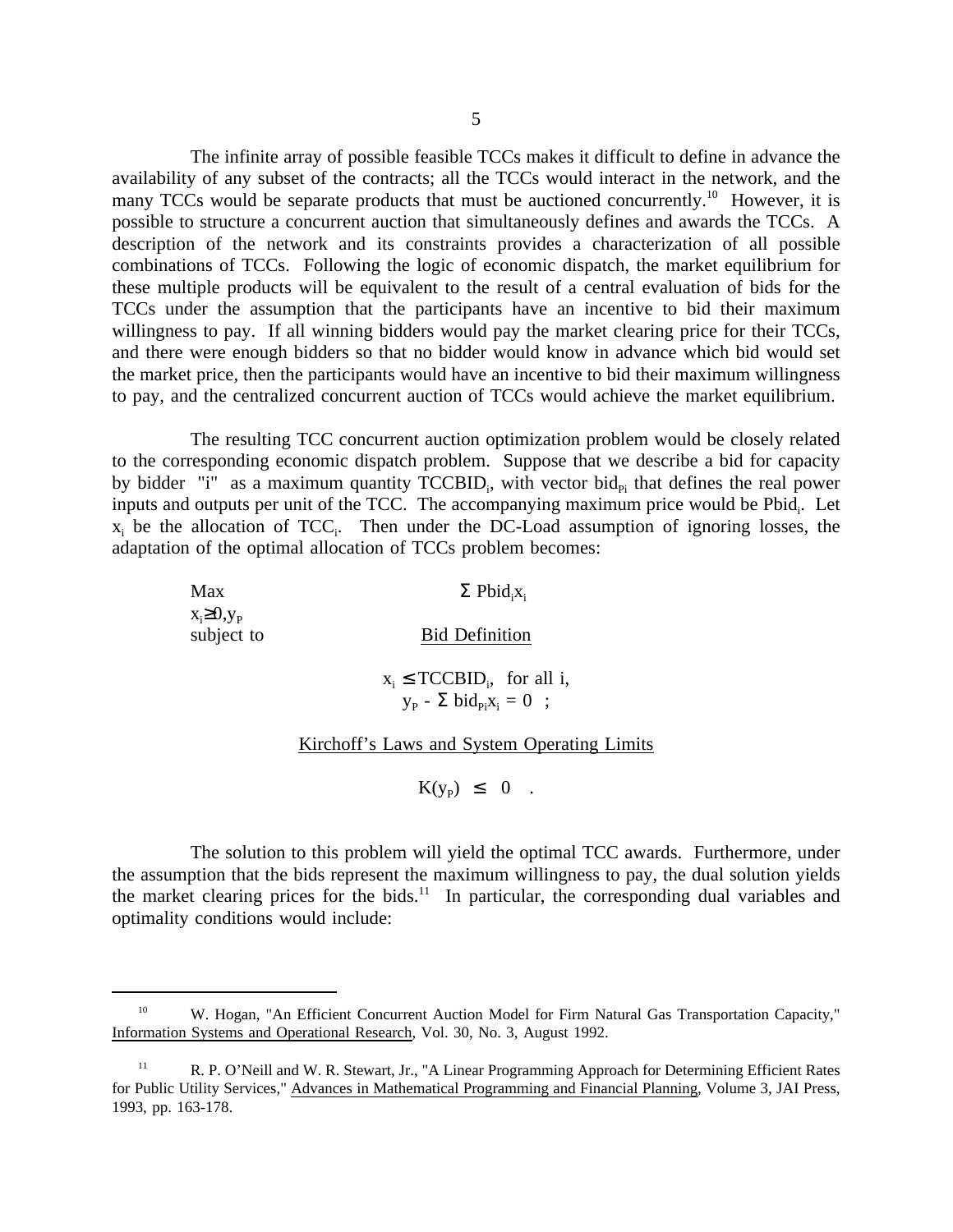$$
\theta_{i} + (\lambda_{p})^{t}bid_{Pi} \geq \text{ Pbid}_{i},
$$

$$
\lambda_{p} - \nabla K\mu = 0 ,
$$

$$
\theta_{i}, \mu \geq 0 .
$$

Apparently the opportunity cost of congestion for each location would be defined by the vector  $\lambda_P$ , and the opportunity cost for a particular award of TCC<sub>i</sub> would be  $(\lambda_P)'$ bid<sub>Pi</sub>. By the principles of complementary slackness, for any positive award of a TCC, the marginal opportunity cost price would be  $P_{TCCi} = (\lambda_P)^t bid_{Pi}$  and the bidder's surplus or rent would be  $\theta_i = Pbid_i - P_{TCCi}$ . Since this surplus is always positive, we see that  $P_{TCCi}$ , which would be the market clearing TCC award price paid, would never be greater than the bid price.<sup>12</sup>

#### **Example Auction**

The three bus example network in Figure 1 illustrates the elements of a concurrent auction of TCCs. Here the three buses are connected by three identical lines. We follow the DC-Load assumption and ignore losses. There is only one constraint which limits the flow of power on the line between buses 1 and 3 to a maximum of 600 MW. The various actors in the market have identified two types of TCCs that would have value, from bus 1 to bus 3 and from bus 2 to bus 3. The assumption is that there are many bidders with different maximum evaluations of the amount they would pay for the respective TCCs. These evaluations become bids in the concurrent auction. The collection of all the bids appears as a bid curve for each type of TCC. For simplicity, the bids are assumed to be the same for both types of TCCs, but any bids would be allowed.

The three bus example is the simplest case that includes the effects of loop flow and network interactions. However, there is no necessary connection between the definition of the TCCs and the ownership of the lines between buses. The example could be expanded by adding other lines and buses. The TCCs would still be defined from one bus and to another bus, without any requirement that there be a direct link between the two buses.

Here the highest bid is at 6 cents, and the bid prices decline to zero at the level of 1200 MW. The objective is to find the combination of awards that maximizes the area under the bid curves, which is the sum of the value of the successful bids. In principle, all the transmission capacity could be awarded to TCCs from either source. If all the TCCs came from bus 1, then the line limit would constrain and the maximum award possible would be 900 MW with a price of 1.5 cents. The value would be the area under the bid curve,  $1.5(900) + 4.5(900)/2$ 

 $12$  Note that either the maximum price bids, Pbid<sub>i</sub>, or the TCC award prices could be negative, implying that the holder would be paid in advance to take on the financial obligation for transmission flow that apparently would increase the overall capacity of the system. For example, a TCC might provide counterflow in parts of the network that increased the capability to award other TCCs.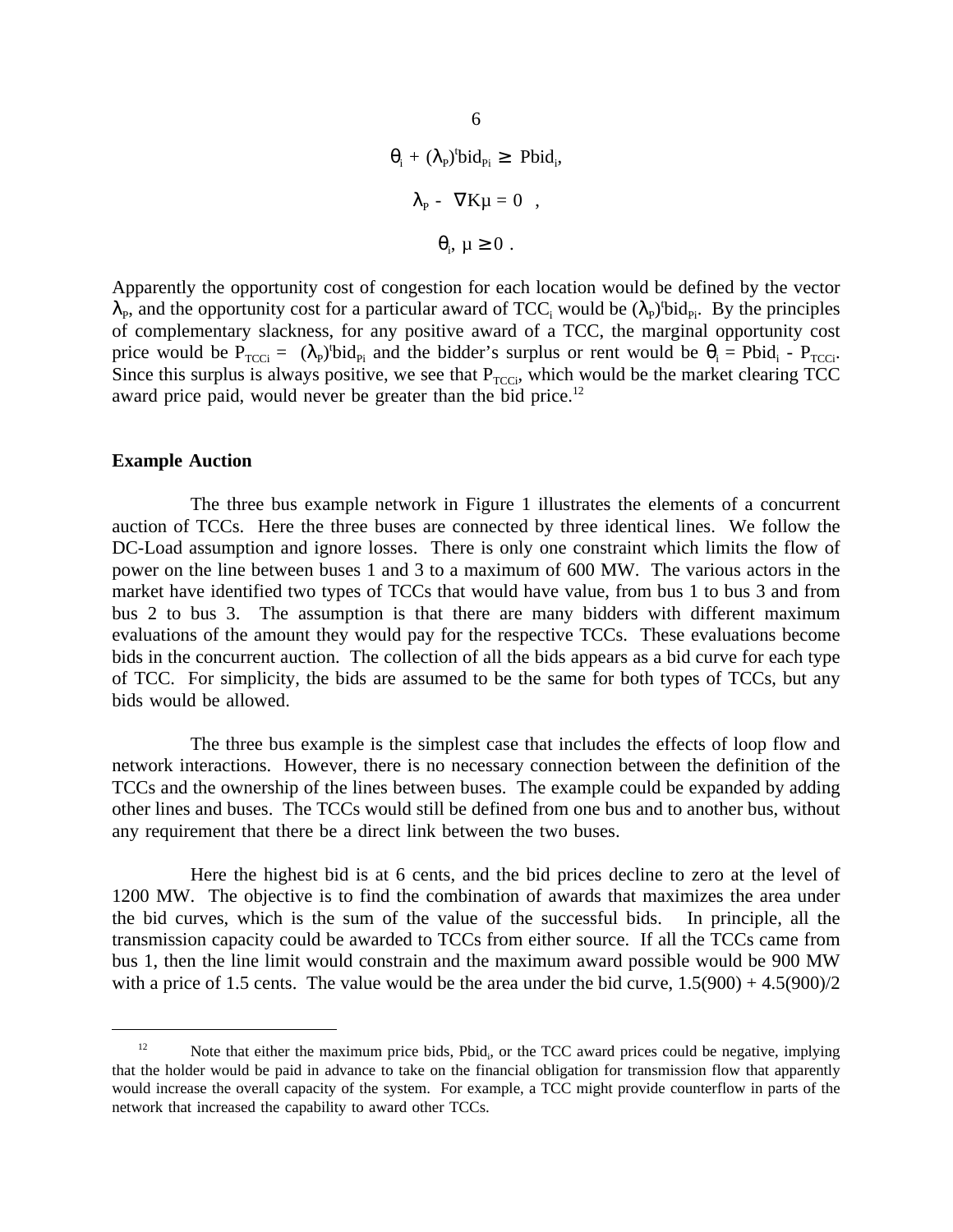

= 3375. If all 1200 MW of bids for TCCs from bus 2 were accepted, the price for these would be zero and there would be excess capacity. The value for these awards would be the area under the bid curve,  $0(1200) + 6(1200)/2 = 3600$ . Neither extreme would provide the highest valued use of the transmission grid. However, the concurrent auction formulation takes into consideration all the bids and the interactions in the network to find the maximum value award and the associated market clearing prices for the TCCs.

The result of the concurrent auction in Figure 1 awards 480 MW for TCCs from bus 1 to bus 3 and 840 MW of TCCs from bus 2 to bus 3. The market clearing prices for the respective TCCs are 3.6 cents and 1.8 cents. The value for these awards would be the area under the bid curves,  $3.6(480) + 2.4(480)/2 + 1.8(840) + 4.2(840)/2 = 5580$ . In this simple case, the ratio of the prices is just the inverse of the tradeoff between the two types of TCCs. In order to maintain feasibility, given the constraint on the line from 1 to 3, each MW from bus 1 to bus 3 displaces 2 MW from bus 2 to bus 3.13

<sup>&</sup>lt;sup>13</sup> The bid vectors are  $(-1, 0, 1)$ <sup>t</sup> for the TCC from bus 1 to bus 3 and  $(0, -1, 1)$ <sup>t</sup> from bus 2 to bus 3. The values for the various dual components include:  $\nabla K = (0, 1/3, 2/3)^t$ ;  $\mu = 5.4$ ;  $\lambda_p = (0, 1.8, 3.6)^t$ .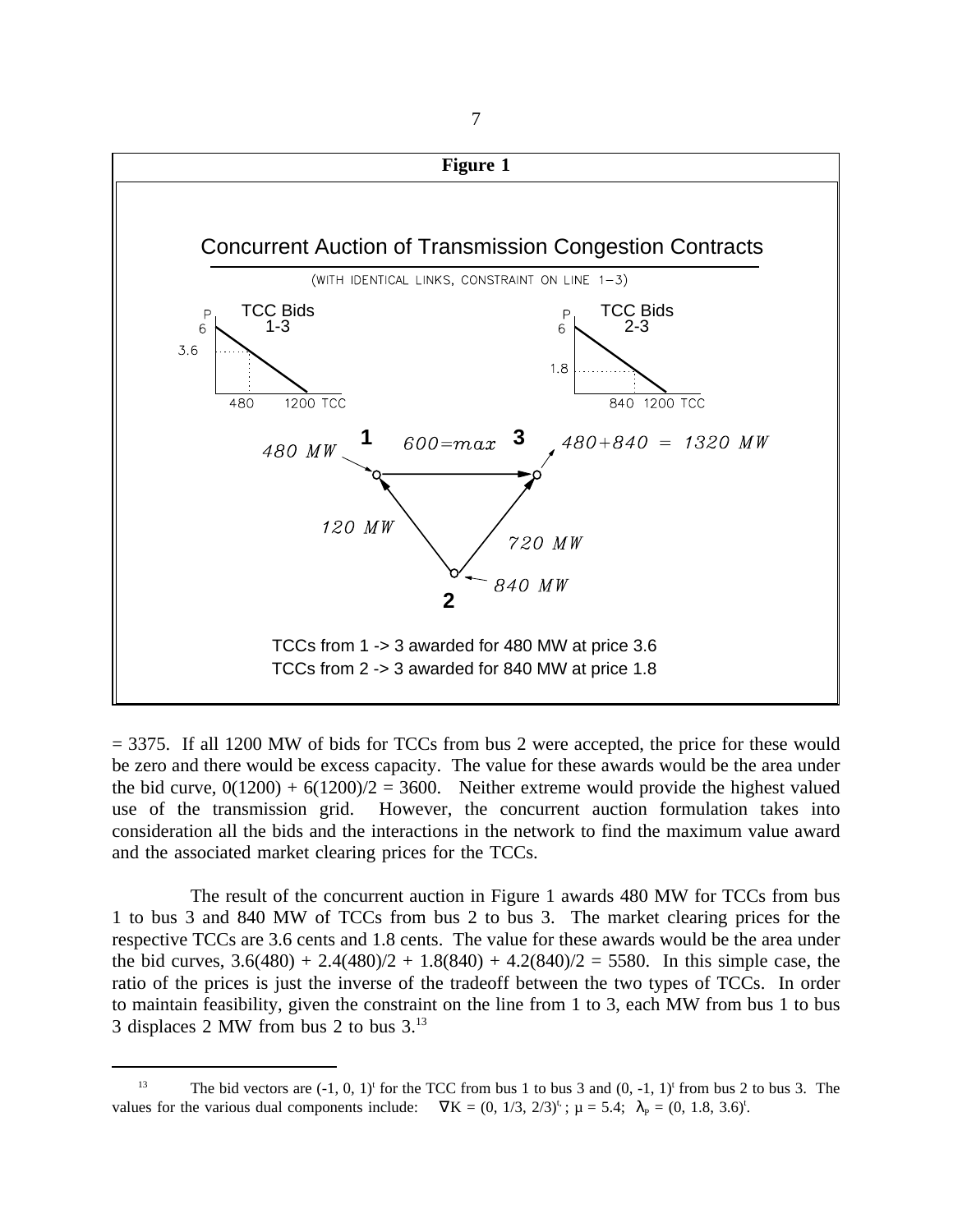

The existence of the TCCs tells us nothing about the total price of power that might be arranged under contract or that would be determined in the spot market. Apparently the winning TCC bidders believe the average differences in the prices between buses will be at least as large as the concurrent auction award prices. However, with these TCCs in place, the holders would have a perfect hedge for the spot price of transmission. If the spot price of transmission is high, then the TCC congestion payment would compensate the holder for the spot price. However, the spot price of transmission could be higher or lower than the cost of the TCC.

For example, suppose that the actual dispatch conditions conform to those in Figure 2 where economic dispatch leads to much of the load at bus 3 being supplied by generation at bus 3 with a cost of 2.6 cents. Here the generation at bus 2, where the opportunity cost is 2.3 cents, is too expensive to run, and the remaining generation at bus 1 is supplied at a price of 2 cents.

Everyone using the transmission grid is paying at these short-term prices. Those buying and selling through the ISO employ the appropriate locational prices. Those transmitting power from one bus to another pay the spot price of transmission equal to the difference in the locational prices. The total net usage charge collected by the ISO is  $3000(2.6)$  -  $2100(2.6)$  -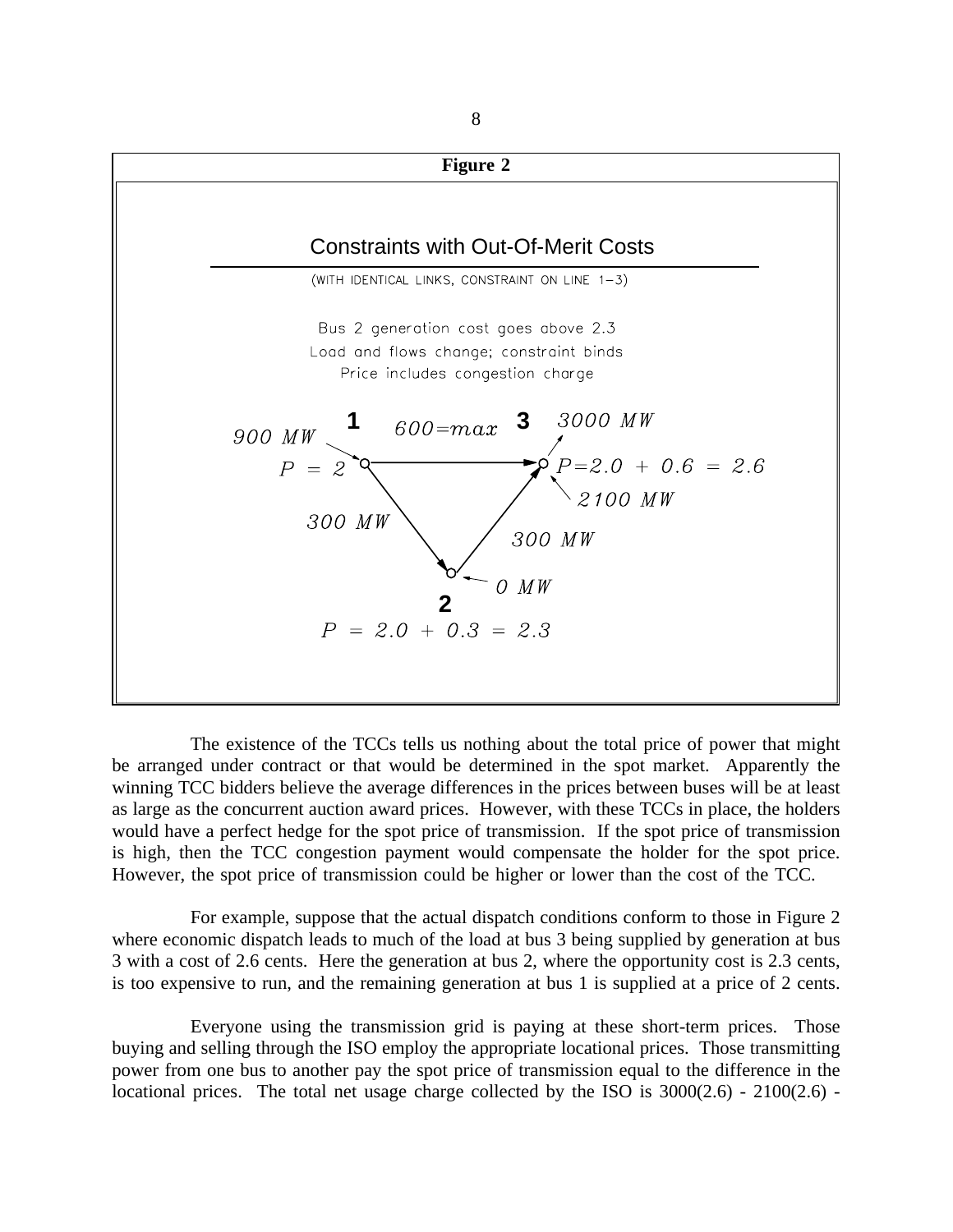$900(2) = 540$ . The difference in congestion charges between bus 1 and bus 3 is 0.6, requiring a payment of 480(0.6) to the holders of TCCs from bus 1 to bus 3. The difference in congestion charge from bus 2 to bus 3 is 0.3, requiring a payment of  $840(0.3)$  to the holders of TCCs from bus 2 to bus 3. The total payment to TCC holders is  $480(0.6) + 840(0.3) = 540$ . Hence, the total congestion payments for use of the grid are large enough to pay the TCC obligations, even though the dispatch and economic conditions have changed.

For the holders of TCCs from bus 1 to bus 3, the effective cost of power delivered at bus 3 is 2 cents, the same as the price at bus 1; for the holders of TCCs from bus 2 to bus 3, the effective cost of power delivered to bus 3 is 2.3 cents, the same as the price at bus 2. The holders of the TCCs have a perfect hedge for the spot price of transmission congestion. Of course, in this case the holders paid more for the TCCs than they were worth for this particular dispatch. With economic conditions changing, presumably there would be other periods when congestion could be greater than the price paid for the TCC. Whether the average congestion costs would justify the price of the long-term protection is uncertain, and would be a business risk in the competitive market. However, the TCC holders would be assured of getting what they paid for: long-term protection from the uncertain congestion costs of transmission, no matter what the changing pattern of the loads.

#### **Including Losses and Reactive Power**

The generalization of the TCC auction to account for the effects of losses, reactive power and the non-linear AC-load formulation follows in a natural way. Here the TCC would be defined in terms of both real and reactive power net loads. However, the model must be expanded to account for losses. Because the TCC calls only for payment of congestion rents, which are by definition set to zero at the reference bus, the losses or other imbalances can be treated as being met at the reference or swing bus, as the quantities  $y_{Ps}$  and  $y_{Os}$  needed to satisfy the power balance equations. $^{14}$ 

The constraints on the vector net real loads  $y<sub>p</sub>$  and reactive loads  $y<sub>o</sub>$  would now become  $K(y_p, y_o, y_{p_s}, y_{q_s})$  and include pre- and post-contingency MVA line flow limits as well as bus voltage magnitude bounds. Under certain assumptions for this more general case, a similar revenue adequacy condition would apply: for any feasible set of TCCs and any actual dispatch, the short-term congestion payment obligations under the TCCs would always be no

<sup>&</sup>lt;sup>14</sup> The convention to apply the TCC idea only to congestion is not required. Losses could be included, at the cost of requiring some unbalanced TCCs. See S. M. Harvey, W. W. Hogan and S. L. Pope, "Transmission Capacity Reservations and Transmission Congestion Contracts," Harvard University, June 6, 1996, (revised October 14, 1996).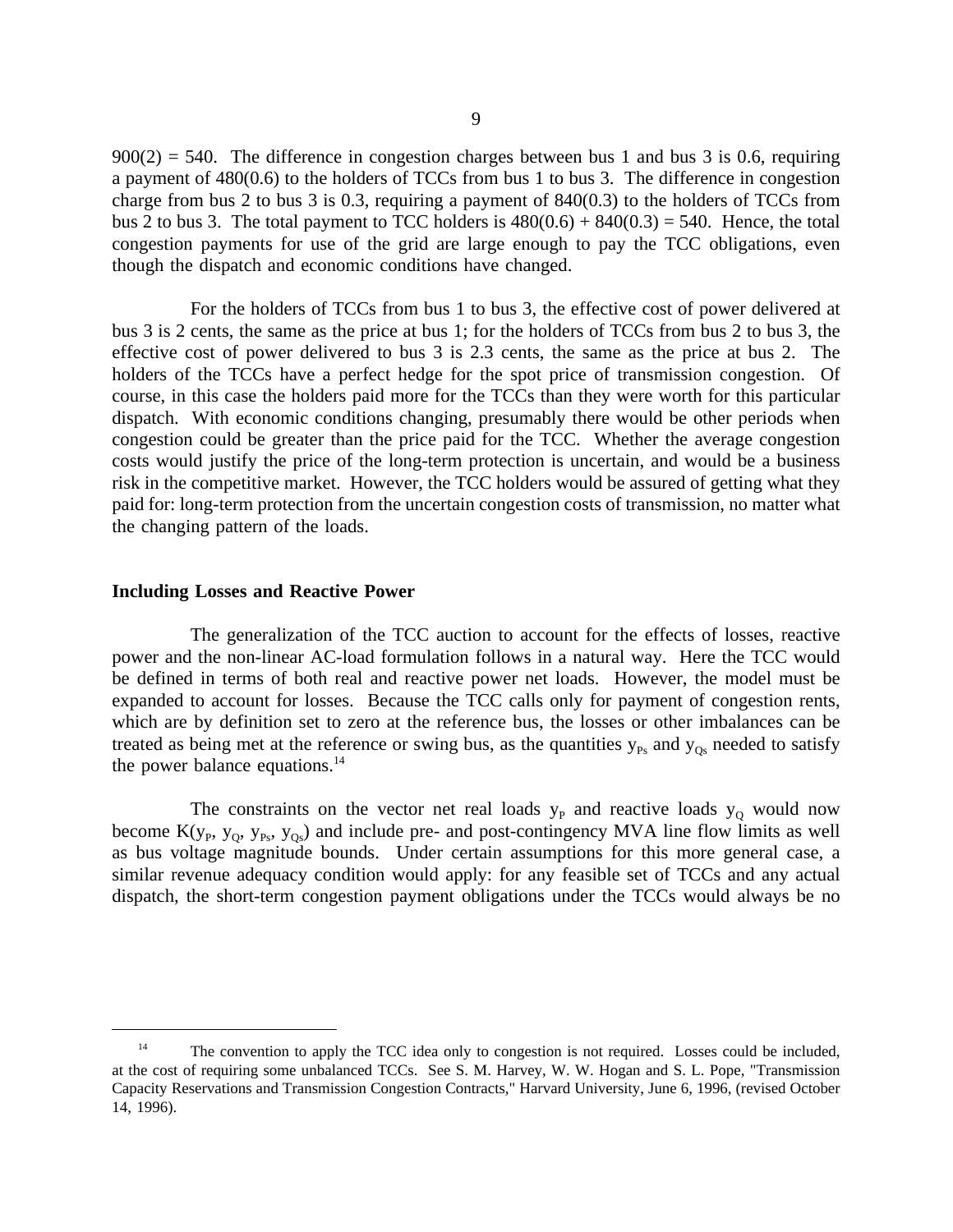more than the congestion revenues collected by the ISO.<sup>15</sup> Hence, maintaining a feasible set of TCCs would be necessary for this riskless hedge, and under market equilibrium conditions would be sufficient. The objective of the auction is to find the highest valued allocation of the feasible TCCs.

The corresponding non-linear concurrent auction problem would become:

Max  $\Sigma$  Pbid<sub>i</sub>x<sub>i</sub>  $x_i \geq 0$ ,  $y_P$ ,  $y_Q$ ,  $y_{Ps}$ ,  $y_{Qs}$ subject to Bid Definition  $x_i \leq TCCBID_i$ , for all i,  $y_P$  -  $\Sigma$  bid<sub>Pi</sub> $X_i = 0$ ,  $y_0 - \sum \text{bid}_{0i}x_i = 0$ ;

Kirchoff's Laws and System Operating Limits

 $K(y_P, y_Q, y_{Ps}, y_{Os}) \leq 0$ .

As before, the dual constraints and variables would define the market clearing prices. The dual problem includes:

> $\theta_i + (\lambda_p)^t \text{bid}_{p_i} + (\lambda_q)^t \text{bid}_{Q_i} \ge \text{Pbid}_i,$  $\lambda_{\rm P}$  -  $\nabla K_{\rm P}\mu = 0$ ,  $\lambda_{\text{Q}}$  -  $\nabla \text{K}_{\text{Q}} \mu = 0$  ,  $\theta_i, \mu \geq 0$ .

Now the market value of congestion for each location would be defined by the vectors  $\lambda_{\rm p}$  and  $\lambda_{Q}$ , and the opportunity cost for a particular award of TCC<sub>i</sub> would be  $(\lambda_{p})^{t}$ bid<sub>pi</sub> +  $(\lambda_{Q})^{t}$ bid<sub>Qi</sub>. By the principles of complementary slackness, for any positive award of a TCC, the marginal opportunity cost price would be  $P_{TCCi} = (\lambda_P)^t bid_{pi} + (\lambda_Q)^t bid_{Qi}$  and the bidder's surplus or rent would be  $\theta_i$  = Pbid<sub>i</sub> - P<sub>TCCi</sub>. Since this surplus is always positive, the market clearing TCC award

<sup>&</sup>lt;sup>15</sup> Whenever there is a spot-market equilibrium set of prices, the revenues from the actual dispatch will exceed the payments required under the TCCs for the general case including losses. In general, there may be conditions where there is no set of equilibrium prices available, due to non-convexities in the optimal dispatch problem. In this (probably rare) case, central dispatch would be required to achieve a welfare maximizing solution, but the ISO might not be able to guarantee the full revenue for the TCCs. For further discussion, see S. M. Harvey, W. W. Hogan and S. L. Pope, "Transmission Capacity Reservations and Transmission Congestion Contracts," Harvard University, June 6, 1996, (revised October 14, 1996).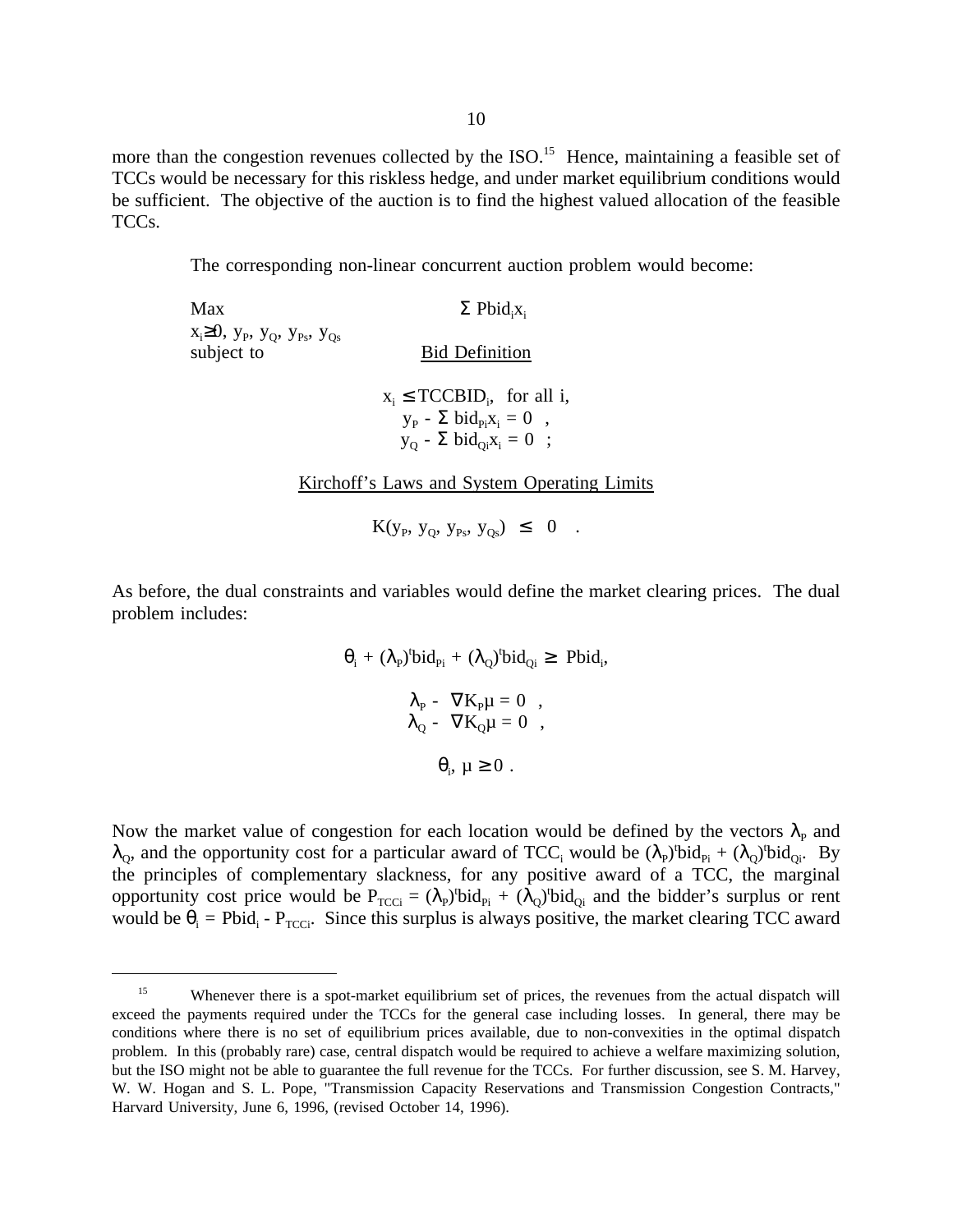price paid would never be greater than the bid price.

### **Extensions**

The TCC concurrent auction optimization problem is essentially a special case of the non-linear optimal power flow dispatch problem. The complication is only in the addition of a few linear side constraints -- the "Bid Definition" constraints -- which would be easy to implement. Although optimal power flow models may be difficult to use in real time for fully automated control of the system, this auction calculation need be repeated only at infrequent intervals when there is to be an expansion of the system or trading among the existing TCCs.

Further extensions of the complexity of the auction could be accommodated. For example, bidders may submit multiple bids, and then apply constraints on the joint awards across these bids. Any set of added linear constraints on the bidders set of  $x_i$  variables should be easy to incorporate, with more non-linear constraints depending on the availability of software to solve the problem. Presumably any bidder's constraints on its own bids could be accommodated as long as zero (i.e., no award) would be a feasible solution to the set of side constraints.

The formulation of the concurrent auction model is quite general, but it presumes the ability of the bidders to define their preferences. In the case of real power flows, losses would be small and it would be reasonable to expect the bidders either to define imbalanced bids to account for losses or to accept the losses computed as necessary to balance at the reference bus. For reactive power, however, balancing by individual TCCs is less reasonable and the different levels of reactive power needed to support a TCC would be more difficult to determine. Here an approximation may be obtained by incorporating a range of reactive net loads that would accompany each TCC bid. Formally this could be accomplished through multiple bids, with constraints across bids. Or a single bid could include maximum and minimum levels of reactive net input associated with a real power bid.

The concurrent auction could be implemented as a single-pass system or as part of a sequential auction. The concurrent auction deals with the interactions in the network, but not with interactions with generation and load contracts that might be relevant in determining the bid maximum prices, Pbid<sub>i</sub>. In a sequential version of the concurrent auction, the bids could be revised for a sequential repetition of the auction for a fixed number of cycles or until no bids changed. Subject to certain limitations on the bid changes to avoid strategic behavior and cycling, this could provide the auction participants with additional market information in setting their maximum bid prices. $16$ 

Note that this auction model allows for consideration of existing TCCs. These can be

<sup>&</sup>lt;sup>16</sup> This has been suggested, for example, in the New York Power Pool proposal. See "Responses to Questions Regarding the Report on NYPP Proposed Market Structure," New York Public Service Commission filing by the New York Power Pool, January 3, 1997, questions NYPP-103; PSC-19 through NYPP-108; PSC-24.